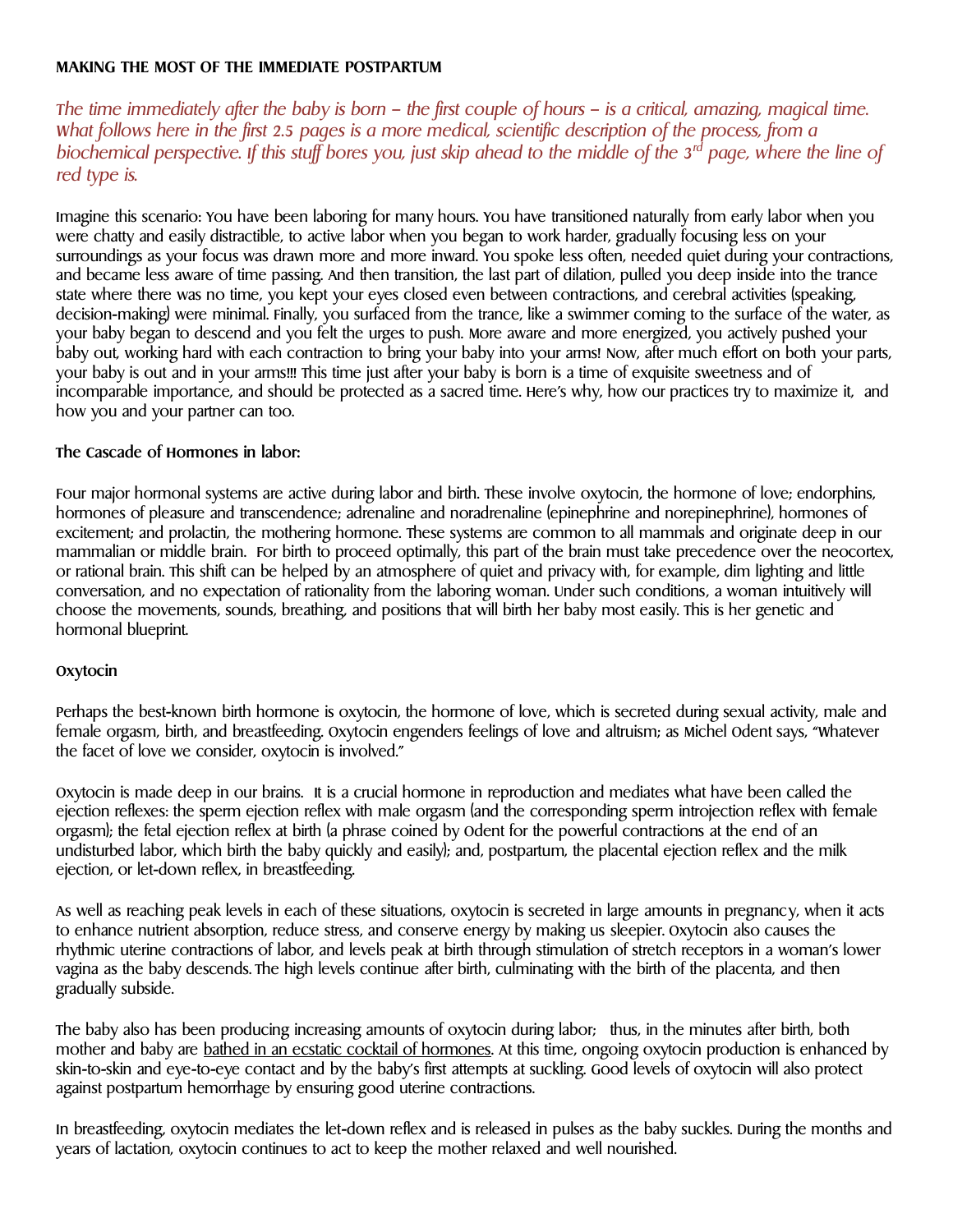## **Beta-endorphin**

As a naturally occurring opiate, beta-endorphin has properties similar to morphine and heroin, and has been shown to work on the same receptors of the brain. Like oxytocin, beta-endorphin is secreted from the pituitary gland, and high levels are present during sex, pregnancy, birth, and breastfeeding.

Beta-endorphin is also a stress hormone, released under conditions of duress and pain, when it acts as an analgesic and, like other stress hormones, suppresses the immune system. This effect may be important in preventing a pregnant mother's immune system from acting against her baby, whose genetic material is foreign to hers.

Like the addictive opiates, beta-endorphin induces feelings of pleasure, euphoria, and dependence or, with a partner, mutual dependency. Beta-endorphin levels are high in pregnancy and increase throughout labor, when levels of beta-endorphin and corticotrophin (another stress hormone) reach those found in male endurance athletes during maximal exercise on a treadmill. Such high levels help the laboring woman to transmute pain and enter the altered state of consciousness that characterizes an undisturbed birth – the "trance" state. In labor, high levels will inhibit oxytocin release. It makes sense that when pain or stress levels are very high, contractions will slow, thus '…rationing labor according to both physiological and psychological stress.'

Beta-endorphin also facilitates the release of prolactin during labor; prolactin prepares the mother's breasts for lactation and is thought to be important in preparing the baby's lungs and heat-regulating systems for life outside the womb.

Beta-endorphin is also important in breastfeeding. Levels peak in the mother at 20 minutes post-birth, and beta-endorphin is also present in breast milk, inducing a pleasurable mutual dependency for both mother and baby in their ongoing relationship.

## **Fight-or-Flight Hormones**

Even hormones of the adrenaline family (often seen as hormones of aggression) have an obvious role to play in the interaction between mother and baby immediately after birth. These hormones adrenaline and noradrenaline are also known as the fight-or-flight hormones, or, collectively, as catecholamines (CAs). They are secreted from the adrenal gland above the kidney in response to stresses such as fright, anxiety, hunger or cold, as well as excitement, when they activate the sympathetic nervous system for fight or flight.

In the first stage of labor, high CA levels inhibit oxytocin production, therefore slowing or inhibiting labor. CAs also act to reduce blood flow to the uterus and placenta, and therefore to the baby. This makes sense for mammals birthing in the wild, where the presence of danger would activate this fight or flight response, inhibiting labor and diverting blood to the major muscle groups so that the mother can flee to safety. In humans, high levels of CAs have been associated with longer labor and adverse fetal heart rate patterns (an indication of stress to the baby).

After an undisturbed labor, however, when the moment of birth is imminent, these hormones act in a different way. There is a sudden increase in CA levels, especially noradrenaline, which activates the fetal ejection reflex. One of the effects of such adrenaline release is that the mother is alert when the baby is born. Think of mammals in the wild, and we can more clearly understand how advantageous it is for the mother to have enough energy—and aggressiveness—to protect her newborn baby if need be. Aggressiveness is an aspect of maternal love.

After the birth, the mother's CA levels should drop steeply and quickly. This permits her high levels of oxytocin to predominate and facilitate uterine contractions that help birth the placenta and prevent postpartum hemorrhage. A new mother is very sensitive to temperature and if she cools down significantly, the cold stress will keep her CA levels high, so a warm, calm atmosphere is important.

The baby also has its own survival mechanisms during the last strong expulsive contractions and releases its own hormones of the adrenaline family. A rush of noradrenaline enables the fetus to adapt to the normal oxygen deprivation that occurs at the end of the pushing stage. The visible effect of this hormonal release is that the baby is alert at birth, with eyes wide open and dilated pupils. Human mothers are fascinated and delighted by the gaze of their newborn babies. It is as if the baby was giving a signal, and it certainly seems that this human eye-to-eye contact is an important feature of the beginning of the mother and baby relationship among humans.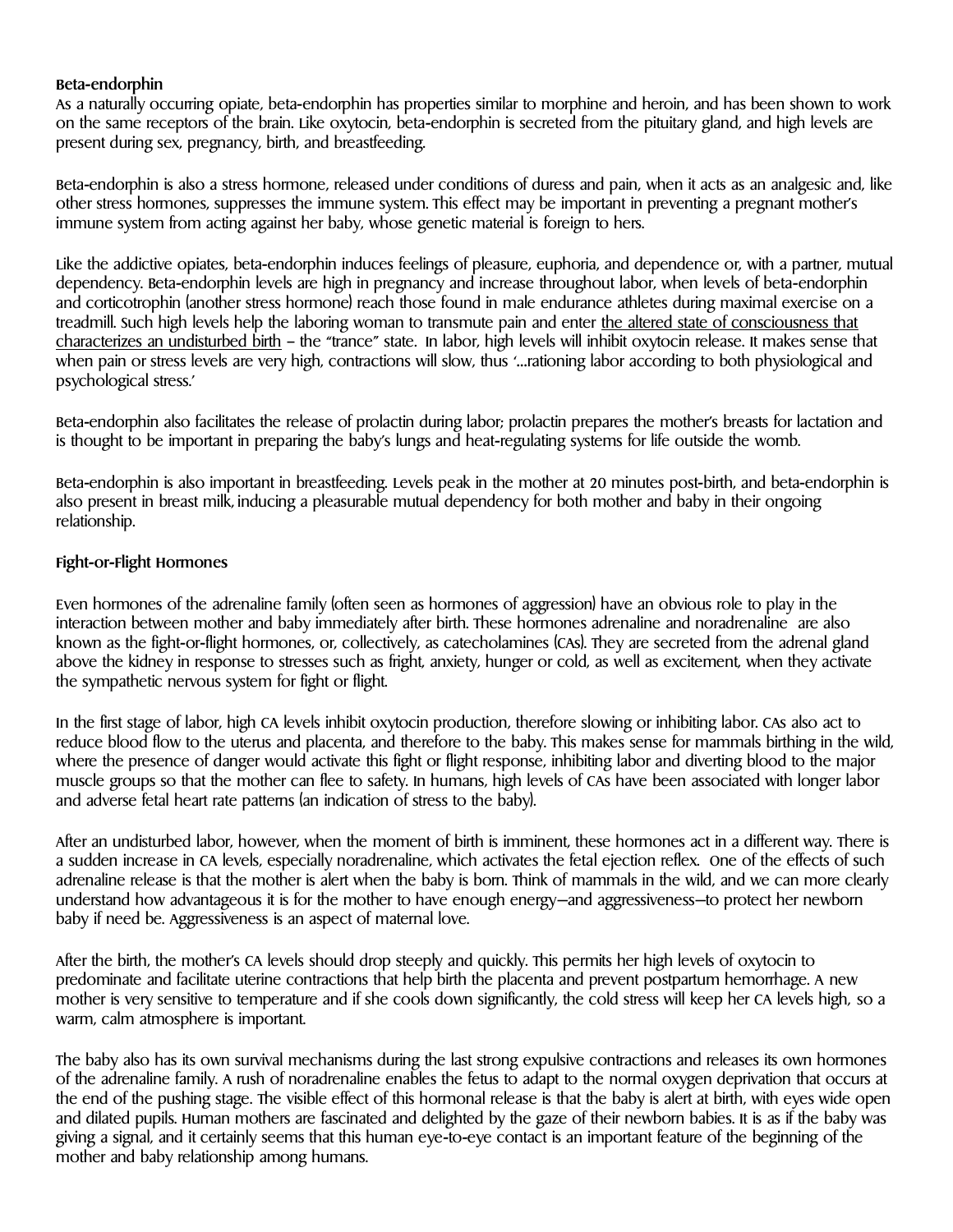## **Prolactin**

Known as the mothering hormone, prolactin is the major hormone of breast milk synthesis and breastfeeding. Levels of prolactin increase in pregnancy, although milk production is inhibited hormonally until the placenta is delivered. Levels decrease during labor but then rise steeply at the end of labor and peak with birth.

Prolactin is a hormone of submission or surrender and produces some degree of anxiety. In the breastfeeding relationship, these effects activate the mother's vigilance and help her to put her baby's needs first.

Prolactin has been associated with nurturance from fathers as well as mothers, earning the additional label "The hormone of paternity". New fathers with higher prolactin levels are more responsive to their babies' cries. Animal studies show that prolactin release is also increased by carrying infants.

# *WHOA! That's a lot of scientific stuff. What does it mean for you?*

OK, bottom line – hormonally, at the moment of a normal, unmedicated birth

- 1. Oxytocin is at the highest levels it will ever be in both mother and baby. And its effect is to cause mother and baby to fall in love with each other. High oxytocin causes a mother to become familiar with the unique odor of her newborn infant, and once attracted to it, to prefer her own baby's odor above all others'. Baby is similarly imprinted on mother, deriving feelings of calmness and pain reduction along with mom. When the infant is born, he is already imprinted on the odor of his amniotic fluid. This odor imprint helps him find mother's nipple, which has a similar but slightly different odor. In the days following birth, the infant can be comforted by the odor of this fluid. It also causes the uterus to contract well, expel the placenta and prevent hemorrhage.
- 2. Beta-endorphins are also at their highest peak, as a natural response to the intensity of labor. The effect is like being on morphine or heroin; you feel high, ECSTATIC!
- 3. Adrenaline and Nor-adrenaline are at extremely high levels, caused by the normal end-of-labor response, causing both mother and baby to be awake and alert, primed to look at each other and BOND.
- 4. Prolactin levels are high, activating maternal protectiveness and releasing colostrum to baby at the breast.

In the immediate postpartum, there are other things going on that are important too.

### **Bacteriological effects:**

At birth, a baby is germ-free. An hour later there are millions of germs covering her mucous membranes. To be born is to enter the world of microbes. The question is, which germs will be the first to colonize the baby's body? Bacteriologists know that the winners of the race will be the rulers of the territory. The germ environment of the mother is already familiar and friendly from the perspective of the newborn because mother and baby share the same antibodies (IgG). In other words, from a bacteriological point of view, the newborn human baby urgently needs to be in contact with only one person—her mother. If we add that early consumption of colostrum will help establish an ideal gut flora, there is no doubt that, from a bacteriological point of view, the hour following birth is a critical period with lifelong consequences. Our gut flora can be presented as an aspect of our personality that cannot be easily modified later on in life.

### **Breast self-attachment:**

The human baby is naturally programmed to find the breast during the hour following birth. Moreover, in physiological conditions, when the newborn baby is ready to find the breast, the mother is still in a particular hormonal balance. She is still "on another planet." She is still very instinctive. She knows how to hold her baby. Among humans, breastfeeding is potentially instinctive—during the hour following birth. After that there is room for education, imitation and even technique.

### **Mother/baby bonding:**

When it comes to bonding, there is something magical about the first hour of life. Parents have waited many months to see their baby and surprisingly when the baby is born, he or she is in a special state of alertness- called State Four, the quiet state of consciousness, ready to meet its parents, and is especially interested in the mother's and father's face.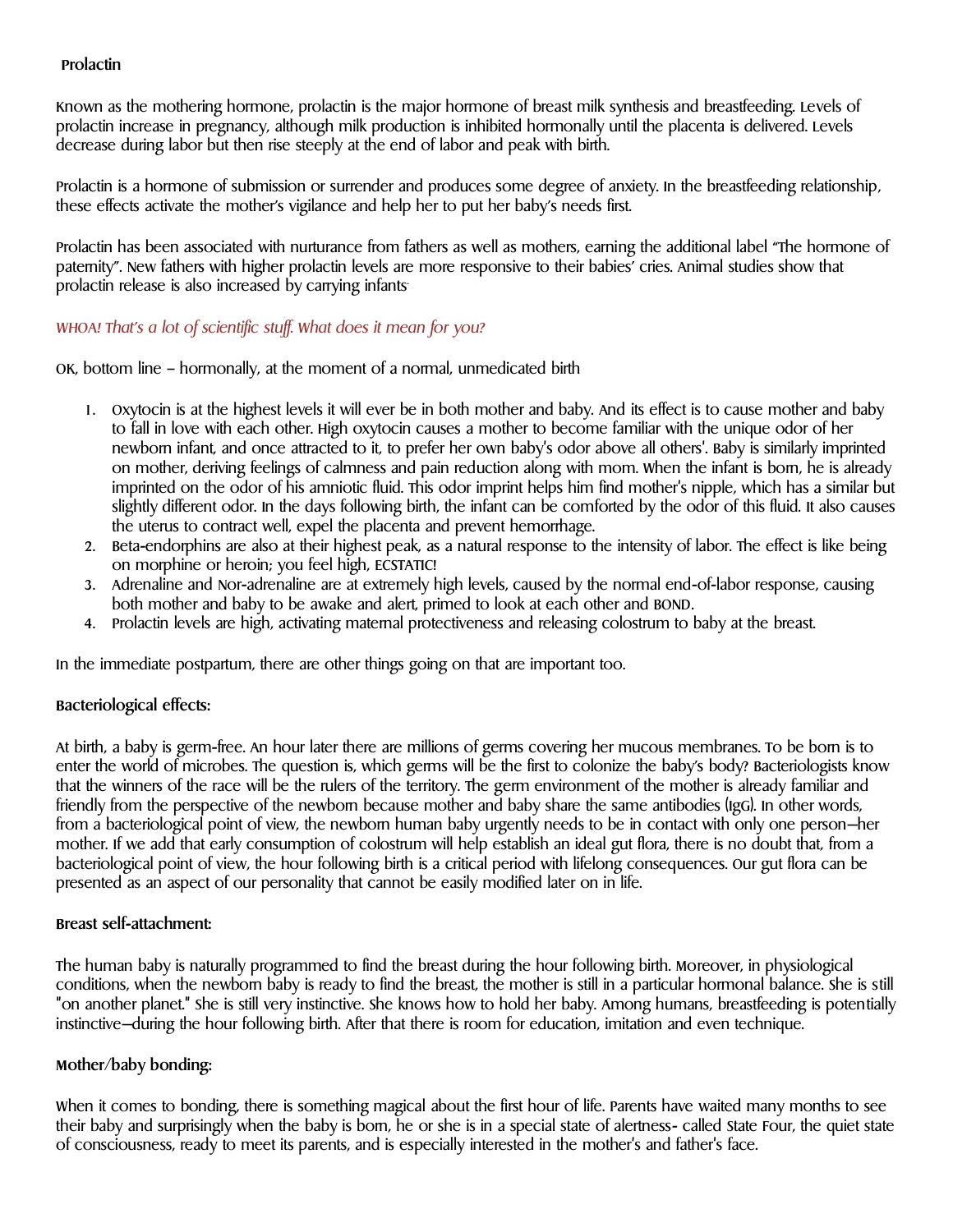In this special state, the baby's eyes are wide open, the baby is quiet. The baby has heard and remembers the mother's voice from uterine life and will distinguish her voice from other women's voices, and 80% of babies remember the father's voice. The baby is warmed by the mother's chest and soothed by the mother's touch. This quiet time together helps the transition from uterine life to the outside world.

This special state in the infant lasts for 30 to 45 minutes or longer. All sorts of exchanges between the mother and infant are going on. The baby is taking in the mother through many senses, just as is the mother learning about her baby. The baby is becoming familiar with the mother's smell and within a few days will pick out his or her mother's breast pad from other women's breast pads. This is related to the particular smell of one's own mother not her milk.

As the baby gazes in the mother's face, he is recording a memory of her face so that if he is tested with a picture of his mother's face and other women's faces four hours later, he will choose his mother's face over and over again.

The mother is taking in her baby also, by touch, smell, as well as sight. Curiously, if she is tested a few hours later to pick out her baby from two others, she will know her baby by touch and smell within one day.

So as you can see, this one integrative first hour is extremely important, perhaps even more than the birth itself. Baby and mother are hormonally hard-wired to bond in this first hour or two, and this is a one-time opportunity that shouldn't be wasted or interfered with IF AT ALL POSSIBLE.

Naturally, some mother/baby pairs must be separated during this time, and when that is necessary, then you can use the first hour that you are reunited with your baby for the bonding that should have happened. You CAN and will bond, after any complications are over. But when possible – and that should be most of the time – this critical first hour should be treated as sacred.

In our practice, what this means is:

- We'll be letting you and baby "take a moment" just after birth, to orient, regroup, catch your breath. It is NORMAL for a woman, after a natural birth, to be a bit stunned for 30 seconds or so, by the intensity of the moment. Having your baby thrust into your arms isn't always just what you want. If you had delivered without assistance, you would probably have delivered in a kneeling position; your baby would likely have simply slithered gently onto the bed beneath you; and you would have maintained that position, catching your breath and gazing at the new creature you had produced. Gently you would reach out with one fingertip, then the whole hand, to caress the baby before finally picking her up. So we try to simulate this natural progression, allowing you to reach for your baby when you are ready. Baby sometimes needs that moment too. It's OK to grab your baby right away if you want to. But just know – you can take a moment if you need to.
- We won't be putting a hat on the baby automatically. The reason is that the baby's head is particularly rich in the smells of the baby – you know, that smell that mothers always refer to as they tip their noses down to sniff their baby's head? The reason for a hat is to minimize heat loss. And when babies were/are separated from their mother's bodies, they can get cold and a hat can be useful. But if your baby is on your body and staying warm, we don't need to put a hat between your nose and baby's lovely-fragranced head.
- We will try to speak softly and calmly, and minimize noise, and we'd like to encourage you to do the same. This goes for anyone present at the birth. Babies move and think and integrate information in slow-motion. And they've just come from a place where the sounds were muffled. So slower pacing really helps them.
- We'd like to encourage no cell phone calls or texting for the first 2 hours. You don't want to waste any of that precious first couple of hours on calls that can happen after a bit.
- We'll encourage photos, and will take them for you if you'd like. This is a once-in-a-lifetime moment. However, if pictures can be taken without a flash, all the better, for babies are startled by the flashes.
- We will speak to baby, explaining, validating, comforting as needed. Baby is a sentient being and must be treated as such. Baby needs to learn that all that work was worth it, and that mom/bonding/the breast is the payoff at the end. Usually they understand this, but the baby that needs help with this will be allowed to "tell his story" and we'll validate that. And yeah, that means we'll be talking to baby as if he understands us. Because the truth is, he does!
- We'll be keeping room warm, which means we might ask you to turn up your furnace much higher than you are used to. It's important for mom and baby to stay warm during this time.
- We won't be cutting the cord until after the placenta is born AT LEAST. After the placenta is delivered, we usually wrap the placenta up, in its bowl, in a towel or chux pad and keep it close to mom/baby. Why?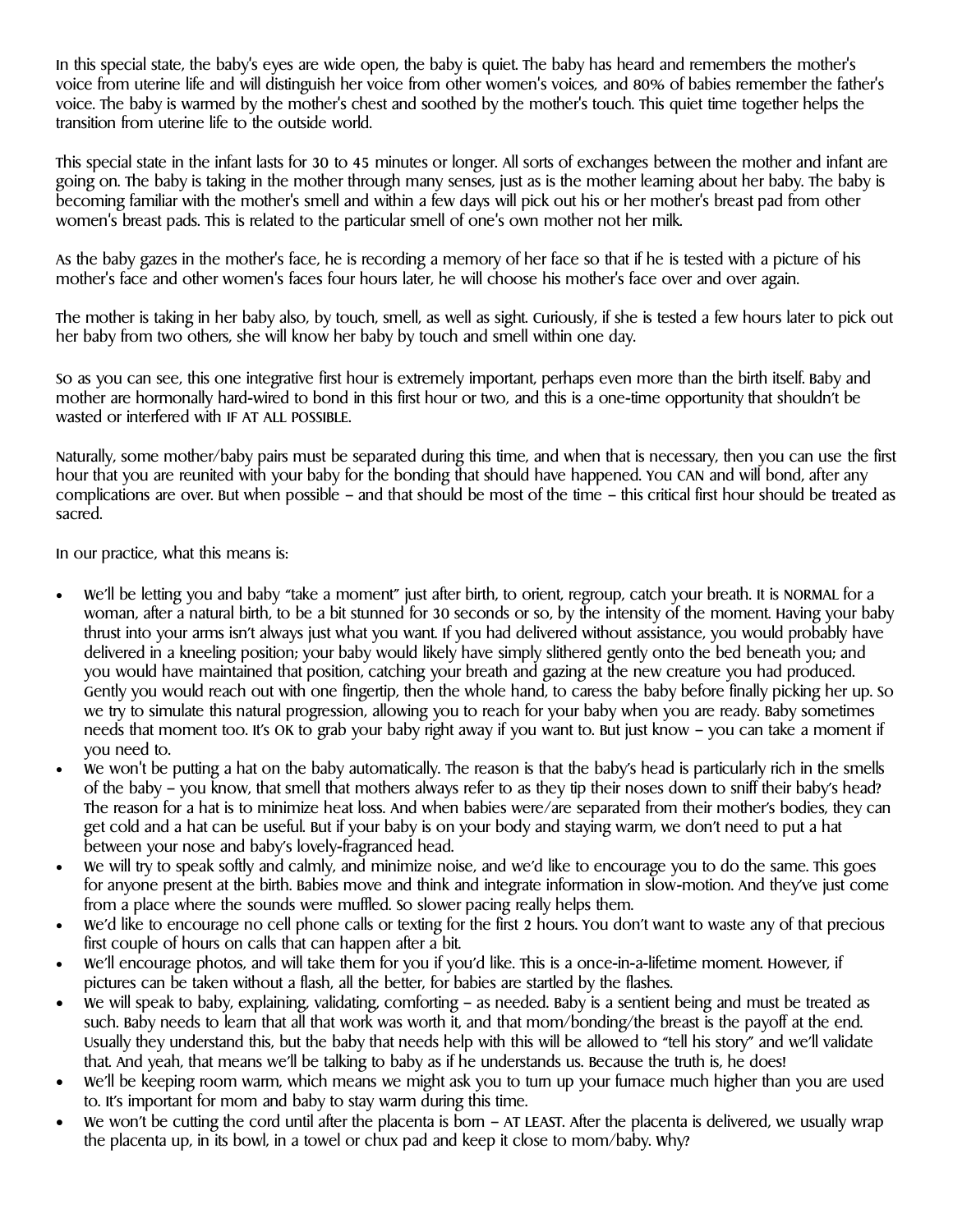- $\circ$  For the mother, delayed clamping keeps the mother-baby unit intact and can prevent complications with delivering the placenta.
- For baby, a significant portion up to  $1/3$  of the baby's total blood volume is in the placenta at any given time and this blood is not 'extra' blood or waste – it belongs to the baby. Immediately after birth, the cord pulsates as the placenta continues to provide essential oxygen and nutrients, and begins to deliver blood back to the baby. This transfer of blood is called **placental transfusion** and it is a vital part of the birth process. Placental transfusion provides the baby with red blood cells, stem cells, immune cells and blood volume. Delayed cord clamping allows time for the placental transfusion, ensuring safe oxygen levels and blood volume in the baby*.*
- o At the time of birth, the extra volume of blood needed for the fetal-to-neonatal transition resides in the placenta. Placental transfusion sends this 'respiratory' volume of blood back to the baby, to prepare and support the fetal organs to transition to 'adult' breathing and circulation. It also provides an adequate number of red blood cells to then **transport oxygen** throughout the baby's body. For the fetal lungs to switch from a 'fluid-filled' organ to perform gas exchange, the baby's heart must now direct 50% of cardiac output to the lungs (blood sent from the baby's heart, which was only 8% during fetal life). This perfusion of blood helps to **expand the air sacs, clear fluid from the lungs and keep the lungs expanded.** As the cord pulsates, the baby receives the extra blood volume and gently transitions to breathing. The massive increase in blood flow to the lungs takes place, without sacrificing blood flow to the other organs. Delayed cord clamping can ensure the baby has a sufficient blood supply for this fetal-to-neonatal transition.
- $\circ$  There are no other mammals that intentionally sever the cord immediately after birth. It just isn't physiologically normal! They probably know what they're doing.
- Keeping baby attached slows things down and means he/she can't be taken very far away from mom which is just the right thing to do!
- scientists are now discovering that umbilical cord blood is full of valuable T-cells which have cancer fighting properties. A whole industry has sprung up to have this precious blood extracted from the placenta, put in a cooler with dry ice, and taken to a special storage facility to be ready in case the child gets cancer at some time in the future. This is human insanity of the first order. That blood is designed by Nature to go into that child's body at birth, not 30 yrs later! Let him have his stem cells NOW! There are things about the newborn circulation and blood composition that we just don't know and it seems likely that Mother Nature had things figured out pretty well for us to survive this long.
- We will encourage mother and baby to be skin- to-skin, which provides heat and a variety of other tactile inputs. It offers benefits at many levels:
	- o Helps maintain temperature
	- o Facilitates metabolic adaptations especially sugar levels and acid-base balance
	- o Results in less crying
	- o Facilitates bonding
	- o Causes oxytocin release in the mother
	- o Improves immediate and long term breastfeeding success
- We'll monitor your blood loss as unobtrusively as possible.
- We won't do any newborn assessments that take baby away from you until baby is 2 hours old.
- We will wait until later to suture you, if suturing is needed.
- We will facilitate your baby's latching on to the breast, hopefully through self-attachment, also known as Breast Crawl.

### **Breast Crawl**

Every newborn, when placed on her mother's abdomen, soon after birth, has the ability to find her mother's breast all on her own and to decide when to take the first breastfeed. This is called the 'Breast Crawl' and was first described in 1987. The description of the Breast Crawl is as follows:

*"Immediately after birth the child was dried and laid on the mother's chest. In the control group a regular behavioral sequence, previously not described in the literature, was observed. After 15 minutes of comparative inactivity, spontaneous sucking and rooting movements occurred, reaching maximal intensity at 45 minutes. The first hand-to-mouth movement was observed at a mean of 34± 2 minutes after birth and at 55+ minutes the infant spontaneously found the nipple and started to suckle.*

*These findings suggest that an organized feeding behavior develops in a predictable way during the first hours of life, initially*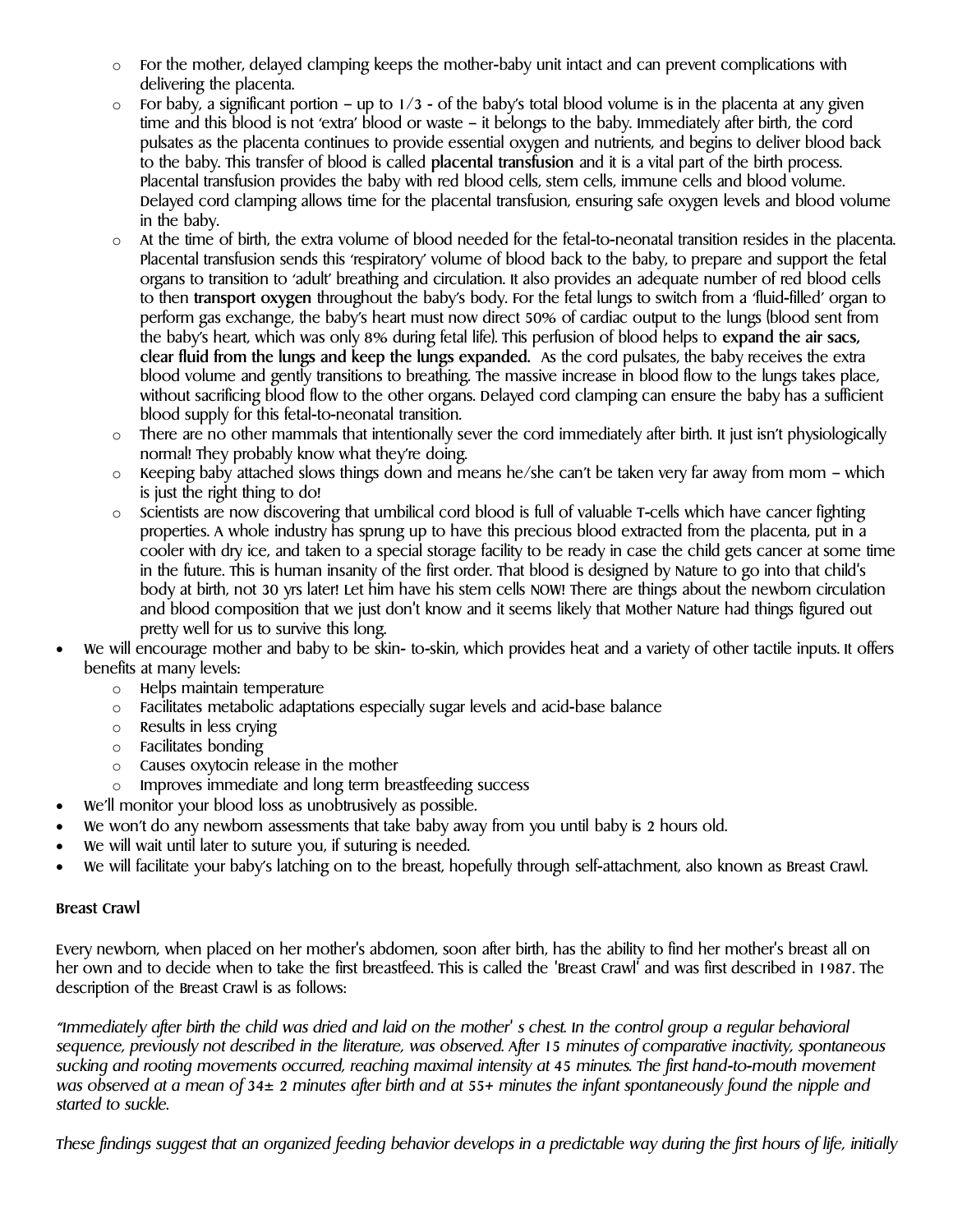### *expressed only as spontaneous sucking and rooting movements, soon followed by hand-to-mouth activity together with more intense sucking and rooting activity, and culminating in sucking of the breast."*

A baby is born with many instinctive abilities which enable her to perform the Breast Crawl. With all these innate programs, the infant seems to come into life carrying a small computer chip with the set of instructions. It appears that young humans, like other baby mammals, know how to find their mother's breast (Klaus and Kennel, 2001). The Breast Crawl is associated with a variety of sensory, central, motor and neuro-endocrine components, all directly or indirectly helping the baby to move and facilitate her survival in the new world.

After birth, the healthy newborn often undergoes a quiet alert phase, which has been referred to as the first phase of reactivity. When placed skin to skin on a mother's chest shortly after birth, the infant often becomes quiet and starts exploring its environment. The newborn's brain is optimally ready to integrate various sensory inputs and other components of the Breast Crawl soon after birth. If initiation is not attempted soon after birth, a vital period of alertness will be lost – the newborn will go off to sleep and the first breastfeed may be delayed for several hours. This delay leads to baby losing out the benefits of early initiation.

When self-attaching, newborns bob their heads and do small "push ups" to inch forward and side to side. The stepping movements the infant practiced as a fetus help the baby climb to the breast, and stepping on the abdomen over the uterus helps the uterus clamp down, decreasing the bleeding and expelling the placenta. Little behaviors that have been rehearsed in utero are used here. The baby has an ability to reach at birth, although reaching does not occur developmentally until four months, and curiously this reaching behavior touches the mother's breast, and massages and elongates the nipple for a good placement. Each touch of the nipple creates a surge of oxytocin in both the mother's brain and baby's brain. The efforts to reach the breast are interspersed with short periods of rest. Sometimes babies change direction in midstream. As the baby pushes up on her little elbows, sucks on her hand to get the taste of amniotic fluid, a property of which is similar to one secreted by the breast, she uses smell and taste as an additional guide to the nipple. When the baby massages the breast and subsequently suckles, a large oxytocin surge is induced from the mother's pituitary gland into her bloodstream. This also helps in the manufacture of prolactin. Other benefits of this early breastfeeding experience include helping the infant feel more secure, reducing infant mortality through the numerous immunological properties of human milk, and encouraging a longer period of breastfeeding.

Many subtle events occur in this early period and can be observed, but more would be missed unless understood. In this special quiet time the mother and baby are becoming acquainted, the baby hardly cries at all, and they are laying the foundation of secure attachment on the baby's part and more confidence in the mother for her ability to nourish and nurture her baby in the growing bond between them.